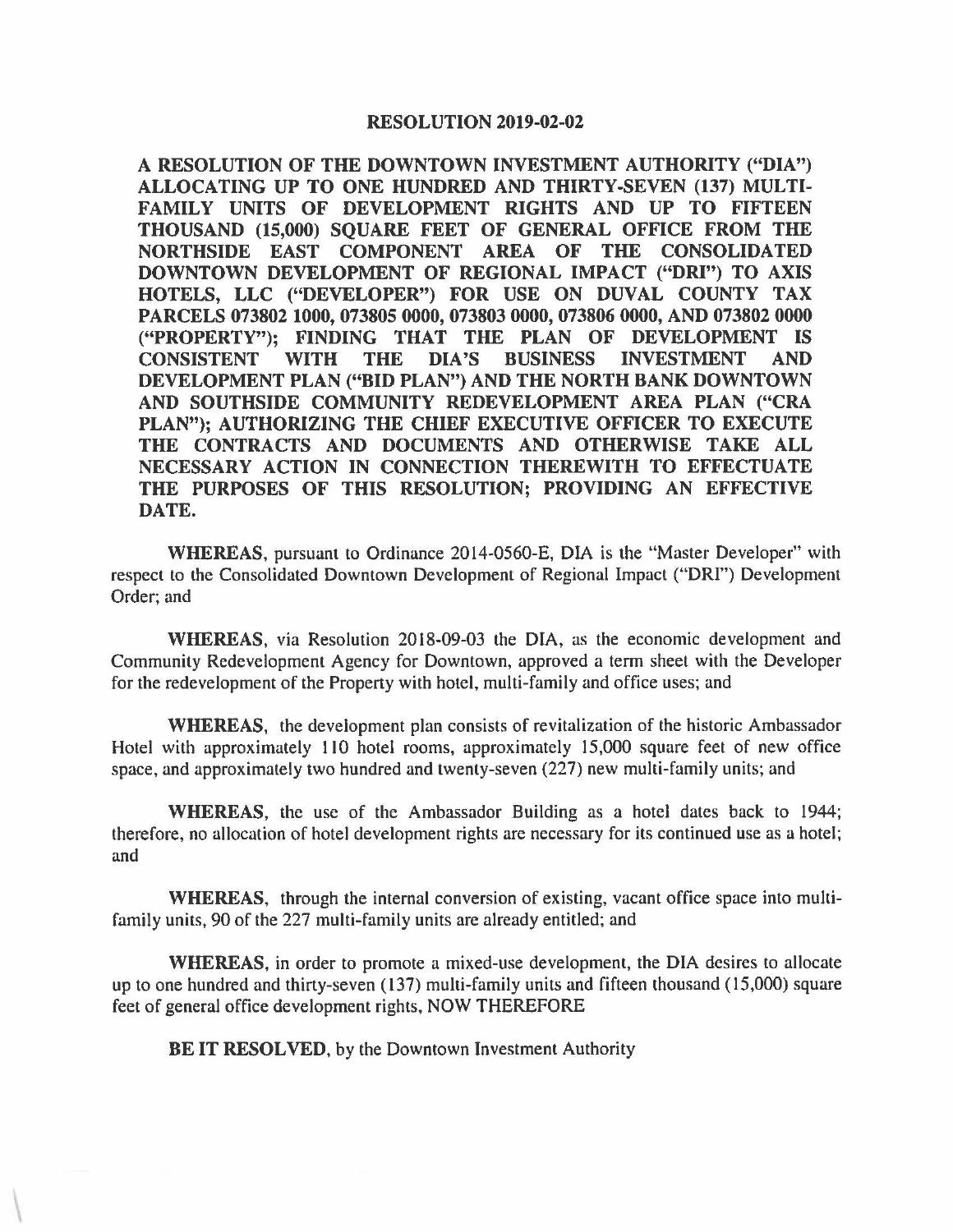## RESOLUTION 2019-02-02 PAGE 2 OF 3

**Section 1.** The DIA finds that the recitals set forth above are true and correct and are incorporated herein by this reference.

**Section 2.** The DIA allocates up to one hundred and thirty-seven (137) multi-family units and fifteen thousand (15,000) square feet of general office development rights from the Northside East Component Area of the Consolidated Downtown ORI to Axis Hotels, LLC, for use on the Property. Axis Hotels, LLC, may assign the allocation of development rights upon written consent of the DIA CEO, which consent shall not be unreasonably withheld.

**Section 3.** Should the Developer or their assigns fail to complete construction of the multi-family and office components of the development within forty-five (45) months of the effective date of this Resolution, this Resolution and the allocation of development rights shall become null and void without any further action by the DIA. The DIA CEO may extend this deadline for up to six (6) months at their sole discretion.

**Section 4.** The DIA finds that this Resolution is consistent with and furthers the following BID and CRA Plans Redevelopment Goals and Strategic Objectives:

Redevelopment Goal I: Reinforce Downtown as the City's unique epicenter for business, history, culture, education and entertainment.

- Strategic Objective: Protect and revitalize historic assets.
- Strategic Objective: Increase the opportunities for Downtown employment.

Redevelopment Goal 2: Increase rental and owner-occupied housing downtown, targeting key demographic groups seeking a more urban lifestyle.

• Strategic Objective: Actively pursue a minimum of 3,850 built and occupied multi-family dwelling units by 2025; and strive to induce construction of 350 multi-family dwelling units per year.

**Section 5.** The DIA authorizes its Chief Executive Officer to execute the contracts and documents and otherwise take all necessary action in connection therewith to effectuate the purposes of this Resolution.

**Section 6.** The Effective Date of this Resolution is the date upon execution of this Resolution by the Chair of the DIA Board.

## [SIGNATURES ON FOLLOWING PAGE]